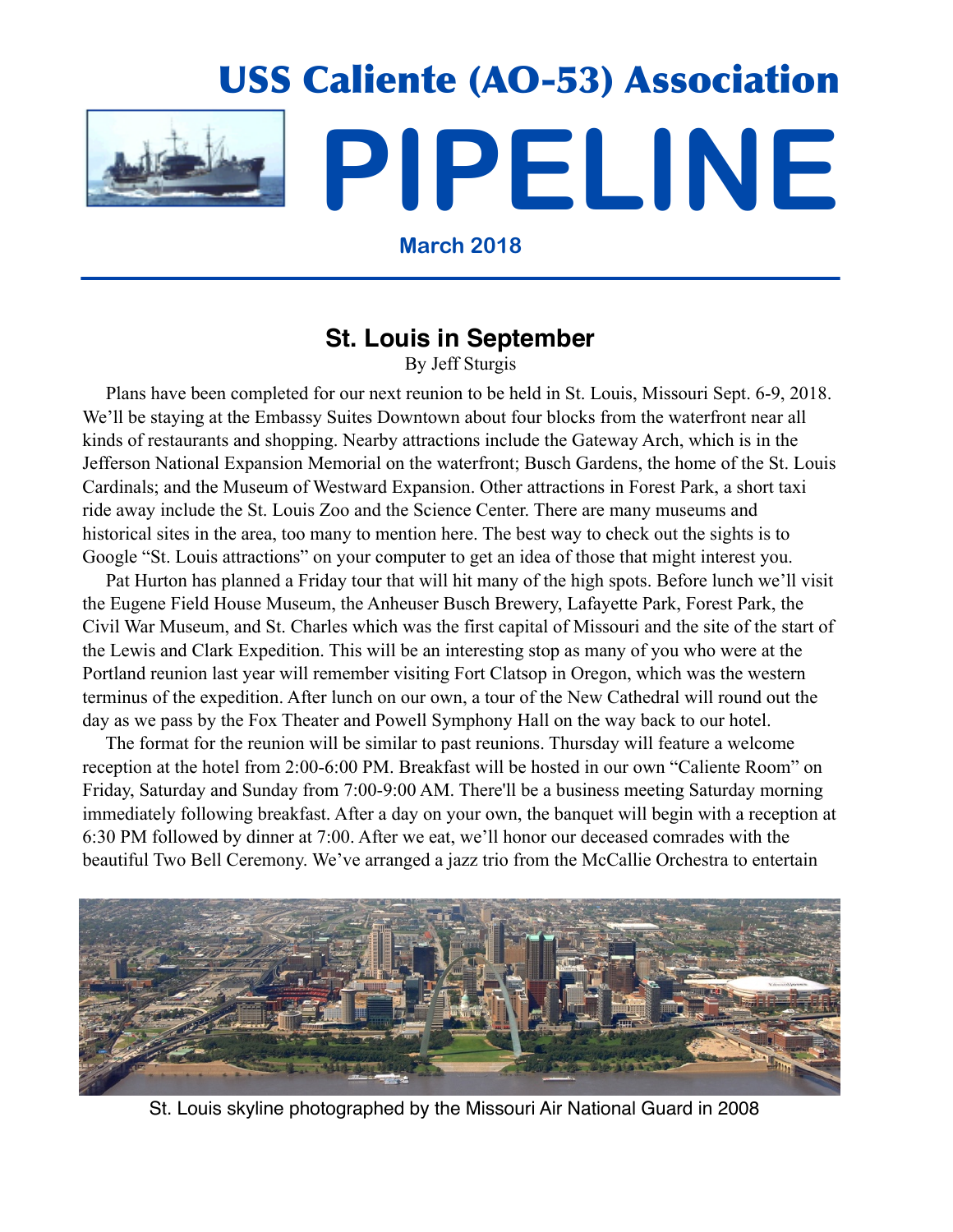us and the JGs have promised to return to sing a few songs. Sunday will be reserved for breakfast and farewells for those departing.

 The Embassy Suites by Hilton St. Louis Downtown will be our host hotel. Instructions for making reservations can be found on the agenda page at the back of this issue. We got great rate of \$139 for a king bed suite and \$149 for a double queen bed suite. These rates are good for two days before and two days after the reunion dates so you can come early or stay late to enjoy more of the attractions St. Louis has to offer.

 For you baseball fans, we did look into scheduling the reunion on a date when the Cardinals were in town. However, rooms are really scarce and expensive on baseball weekends. The Cardinals are playing the Pittsburg Pirates at home on Monday, Sept. 10, so those of you who would like to see a game can stay in the hotel for two extra days at the reunion rate.

We had great attendance at our Portland reunion with more than 50 people at the Saturday banquet. In addition to spouses, some shipmates brought sons or daughters and even grandchildren. It's a great opportunity for us to bring family members so that they can get a sense of what serving on the Caliente was all about.

 So, we encourage those planning to attend to get your reservations in early to the hotel and to send Pat your registration form. It makes our planning much easier when we have a good idea of how many are planning to attend. These dates are firm, and the reunion will not be cancelled, so find the form at the end of this issue of the Pipeline and send it in with your check.

 As always, if you have any questions, you can contact me at 207-782-8323 or [jandssturgis@roadrunner.com.](mailto:jandssturgis@roadrunner.com) See you in St. Louis!

### **Sea Stories and Pictures**

 One of the most enjoyable activities during our annual reunions is the sharing of pictures and sea stories from our days on the Cal. Whether we're hearing them for the first time or the tenth time, they are the glue that holds us together and they provide us a deeper understanding or our shared experiences. However, those who are unable to attend the reunions do not get the opportunity to share their own stories and pictures or to hear those from their other shipmates. It can also be important of us to record our sea stories for posterity.

 Most of us don't share our stories of our Navy service with our children and grandchildren. This is where the Pipeline comes in. It is the vehicle that binds all of us together. By sending Karl Seitz your stories and pictures, you are sharing them with all those who served on the Cal in her 30 years afloat. In addition, you will be able to share your stories and pictures in the Pipeline with your family to help them better understand your time serving the country.

 Please don't worry about your writing skills. Get your stories to Karl and he will edit them for publication as he does all the articles. Most of us are 65 or older and we won't be around forever to document our time in the Navy. So please, get your pictures and stories in to Karl at [seitzao53@gmail.com](mailto:no_reply@apple.com?subject=email%20subject) or 1212 30th St South, Birmingham, AL 35205-1910 so that your story won't get lost in time.



**"Meet Me in St. Louis, Louis"**

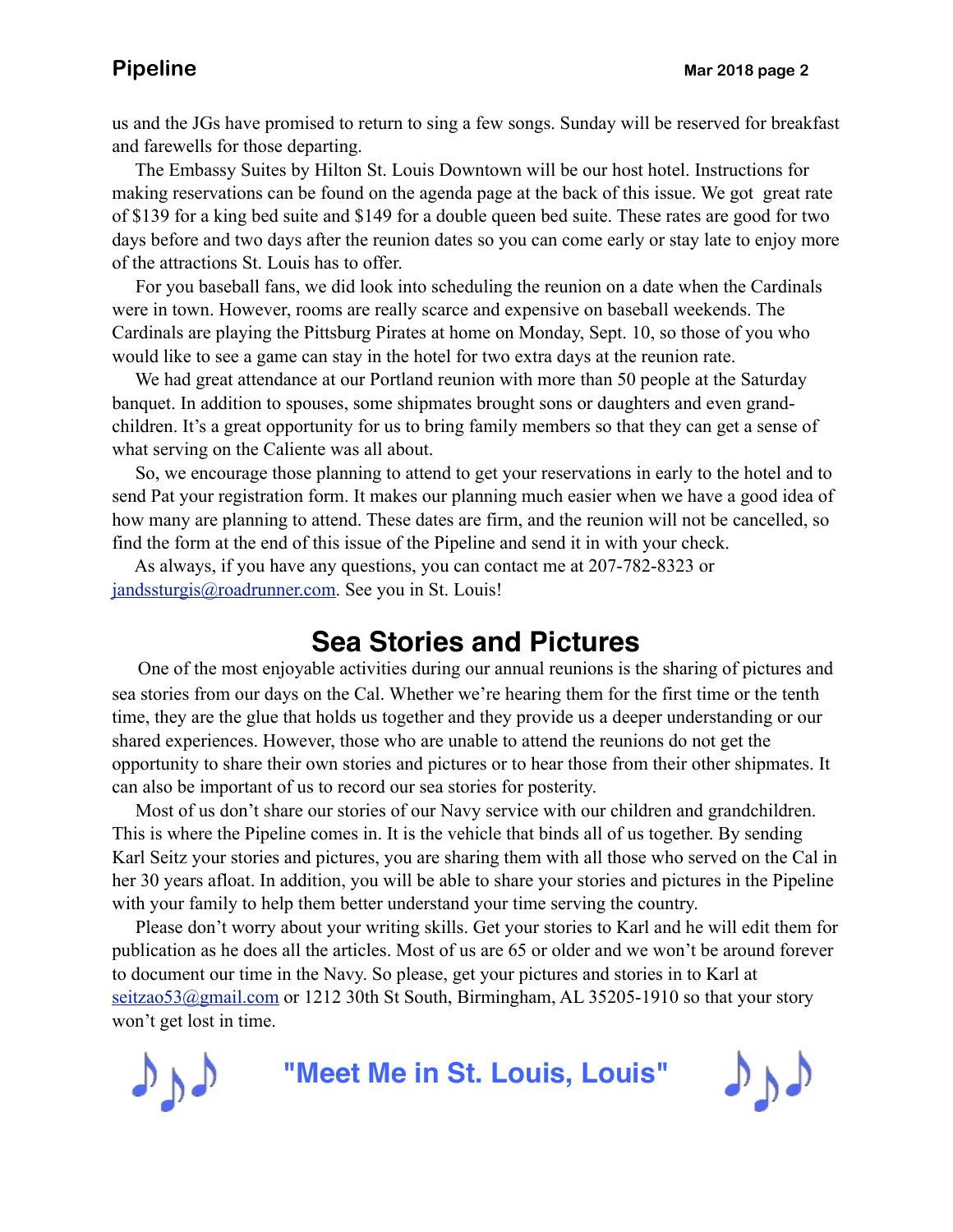# **Your chance to get Caliente shirt and cap**

 Herb is taking orders for delivery either at the St. Louis reunion or Thanks to the work of Herb Dorsey, shipmates have an opportunity to purchase shirts and caps with the Caliente patch. by mail for \$25 each.

 Shirts and caps are available in all colors. Shirts come in sizes small to 5XL, although some sizes and colors may take additional time. Caps are one size fits all.

 To get your shirts and/or caps, send a check for \$25 per item to Herb Dorsey, 9125 Kirkdale Rd, Bethesda, MD 20817-3301. Herb can also be reached at 301-530-0378 or [dorsey@jhu.edu](mailto:dorsey@jhu.edu)

 Please specify colors and sizes for each item. In addition to your address (even if you specify Reunion delivery), please include your phone number and email address in the event Herb needs to contact you. Please allow three weeks from Herb's receipt of your check for postal delivery.







USS Caliente Association Chairman: Jeff Sturgis Executive Committee: Mike Copeland, Dave Ludemann, Greg Perett ,Tom Rawlinson and Steve Selzer Treasurer: Pat Hurton Pipeline Editor: Karl Seitz



 The Pipeline is the official quarterly newsletter of the USS Caliente Association. It is a place to share your memories and pictures. Please send them via e-mail to seitzao53@gmail.com or by regular mail to Karl Seitz, 1212 30th St. South, Birmingham, AL 35205-1910.

 Association dues are \$10 per year due Jan. 1, payable by Jan. 15. Checks should be made out to The USS Caliente Association and mailed to treasurer Pat Hurton, 156 Greenfield Drive, Chico, CA 95973-0185.

 Chairman Jeff Sturgis can be reached via email at jandssturgis@roadrunner.com or by mail at 84 Old Woodman Hill Rd, Minot, ME 04258

Masthead picture of USS Caliente (AO-53) used with permission of Dan Davis.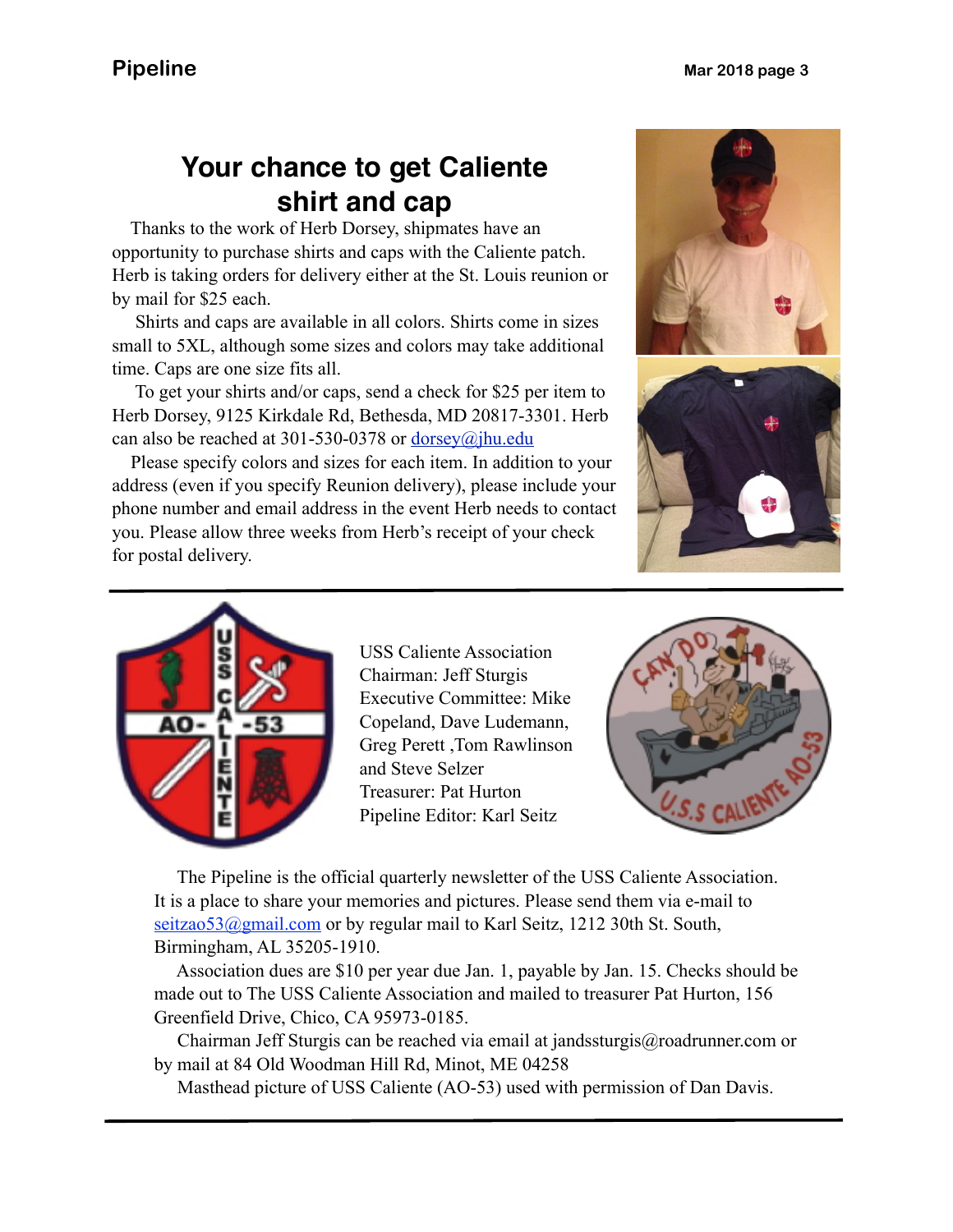## **USS Caliente memories 1971 - 1973**

By James T. Rawlinson, CS3, 1971-73

 I first saw the ship coming into port in Long Beach in October 1971. Mike Copeland and I were sent from Treasure Island in San Francisco with our seabags and orders to meet a ship called the USS Caliente (AO-53). We went to the pier and no ship was there, but we waited and in she came. What a sight, left over from WWII and with rigs on the sides and guns in the front and back.

 Mike and Tom, two boys from Muncie IN, who joined the Navy Reserve in Anderson IN because we would have been drafted and did not want to be in the Army and end up in Vietnam. We are still friends today and saw and did things that helped us grow up and be thankful for this great country we live in today.

 We did go to the combat zone in Vietnam many times in the next two years and all over Southeast Asia. Little did we know we would be on the last voyage of the Cal and come home with a very good friend from Indiana, Steve Selzer, who shared many crazy times with us on and off the ship.

 First REFTRAY: Oct. 1971 all of us were in deck 2nd Division so that meant I would be assigned to the three-inch fifty gun on the back part of the ship starboard side. (Philip) Newbold was the 1st class in charge of the gun. He said "put these asbestos gloves on. You are going to catch the hot shells as they come out of this gun." I thought what in the hell did I get myself into. No ear plugs and three or four other sailors I don't remember, trying to load and shoot this gun and, of course, catch the hot shells. We lived through this and many days of scraping off rust, red leading and haze graying the Cal, over and over again.

 Departed for the WestPac tour 22 Oct. 1971. This meant working all day and standing watch at all hours of the night. As I look back, the night watches were the best. The night sky in the Pacific is a wonderful sight. Spending time at the helm was amazing.

 First UNREP: 9 Nov. 1971 DesRon meet up with many ships and I was on a rig operating a steam driven winch that had one of the main lines attached to it. My job was to keep the line tight and follow orders for many hours. As all Cal sailors know that was the job — get fuel to the fleet.

 First Liberty: Yokosuka, Japan, 12 Nov. 1971. Sailing in was interesting, many small islands that had pill boxes left in them that would have had Japanese military inside if we tried to invade during WWII. It was a good place for liberty and we went in and had fun. I remember good fried rice and beer along with fun cab rides and touring the area. When the ship headed out, I noticed a few sailors did not go on liberty and stood watches for other sailors. I asked why; they said I did not understand because they were saving liberty time for PI. I did not understand what they were talking about and had to ask what PI meant.



A reminder if you are on Facebook, the association has a Facebook group for former crew members of the USS Caliente (AO-53) and their families.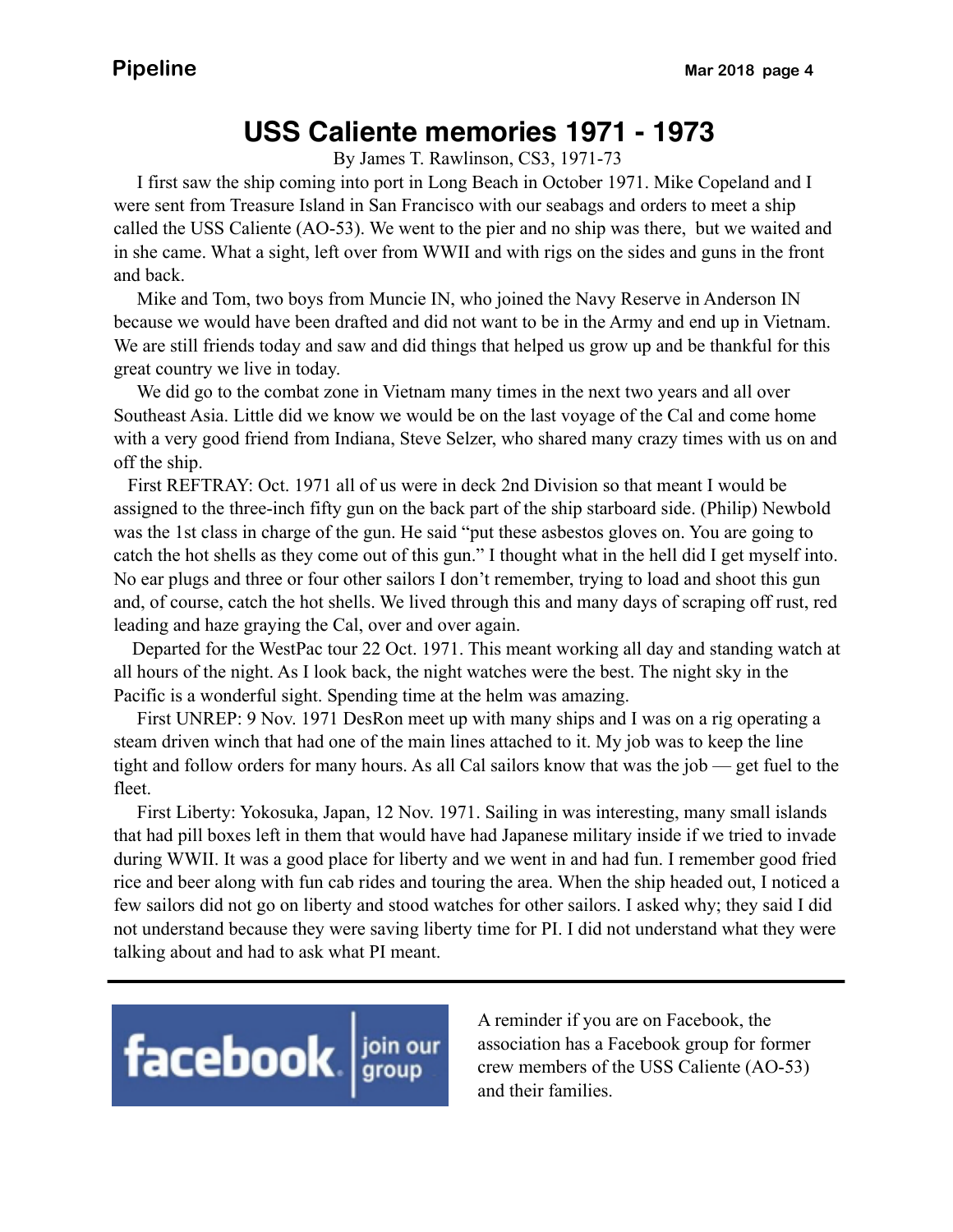The Cal left Japan and unrepped ships in the Sea of Japan on the way to Subic Bay. 2 Dec. 1971. Liberty in Subic was a totally different kind of experience. All sailors who visited the town know why you should stay with your friends to be safe in the crazy world of Olongapo City. A long street with country music on one side and rock and roll bars on the other. At the end of the street was Jolows bar and entertainment place. Any sailors who visited this street know what I am talking about. The Navy base was great and would be a place where we played all kinds of sports. Caliente baseball team would play other ships teams. We formed basketball teams on the ship and played golf on a course where your balls could be lost to a real wild monkey. The base had good food, 25 cent beer, movie theater and church, all safe places to get away from the ship.

6 Dec. YANKEE STATION back to work long hours many UNREPs with ships.

 10 Dec. to 13 Dec. line swing along the coast of Vietnam and time to understand the war was next to us and our job was important. Even though the war was unpopular at home, we did the best we could.

 17 Dec. the ship was ordered to the Bay of Bengal and Indian Ocean because of a war between India and Pakistan to meet up with Task Force 74 16 Dec to 23 Dec. Many long days and we would be spending Christmas at sea. We did get some mail and I got some stale cookies and a poem from home. We had a Christmas tree in our sleeping area so we did the best we could without family.

 27 Dec. prepared to cross the Equator for my first time. The day before we had to wear our work uniform inside out and backwards. I am thinking again "what the hell am I getting into." We crossed at 000000 Latitude 107-09.9E Longitude. I become a Shellback with all the top secret stuff that goes along with it. (firehose - crawling on deck - fat baby - barber - King & Queen - cook - over the side) only the shellbacks know what went on.

30 Dec. 1971 back to Subic load out and crazy but fun times in Subic.

Jan.1972 two line swings in Gulf of Tonkin, then off to Singapore.

 25 Jan. 1972 Singapore. Going to fuel pier to get black oil and then hose breaks, black oil all over the place. Interesting liberty and a bunch of us get a hotel room to party and see the city. We had to catch a taxi boat to get back to the ship and it was very dark and we had many drunken sailors on the taxi. I thought we were going to flip the small taxi over. A great adventure in Singapore and off we go to another line swing in the Combat Zone. Tax free and free mail paid cash at sea and sent much of it home.

 Next Hong Kong — great liberty port. Anchor out and be painted by local painting crew, all women. Could stay over night and visit the New Territories, next to the border of China. I still have The Little Red Book sold by children to anyone at the border. Chairman Mao wrote the book and everyone in China had to have one.

Twelve more line swings Febuary-March-April-May-June.

 July 1972 Sasebo, Japan, wonderful port for liberty (many basketball games, good food at the Fiddlers Green, interesting but strange trip to Nagasaki Atomic bomb site and museum. Six days and ready to head back to the States.

August 1972 back in Long Beach and San Pedro dry dock. August, September, October 1972.

 September 1972 During this time found an apartment in the Signal Hill area, had Steve Selzer's car to use and lined up my wedding. Steve comes back and I fly home to be married and drive back all within two weeks.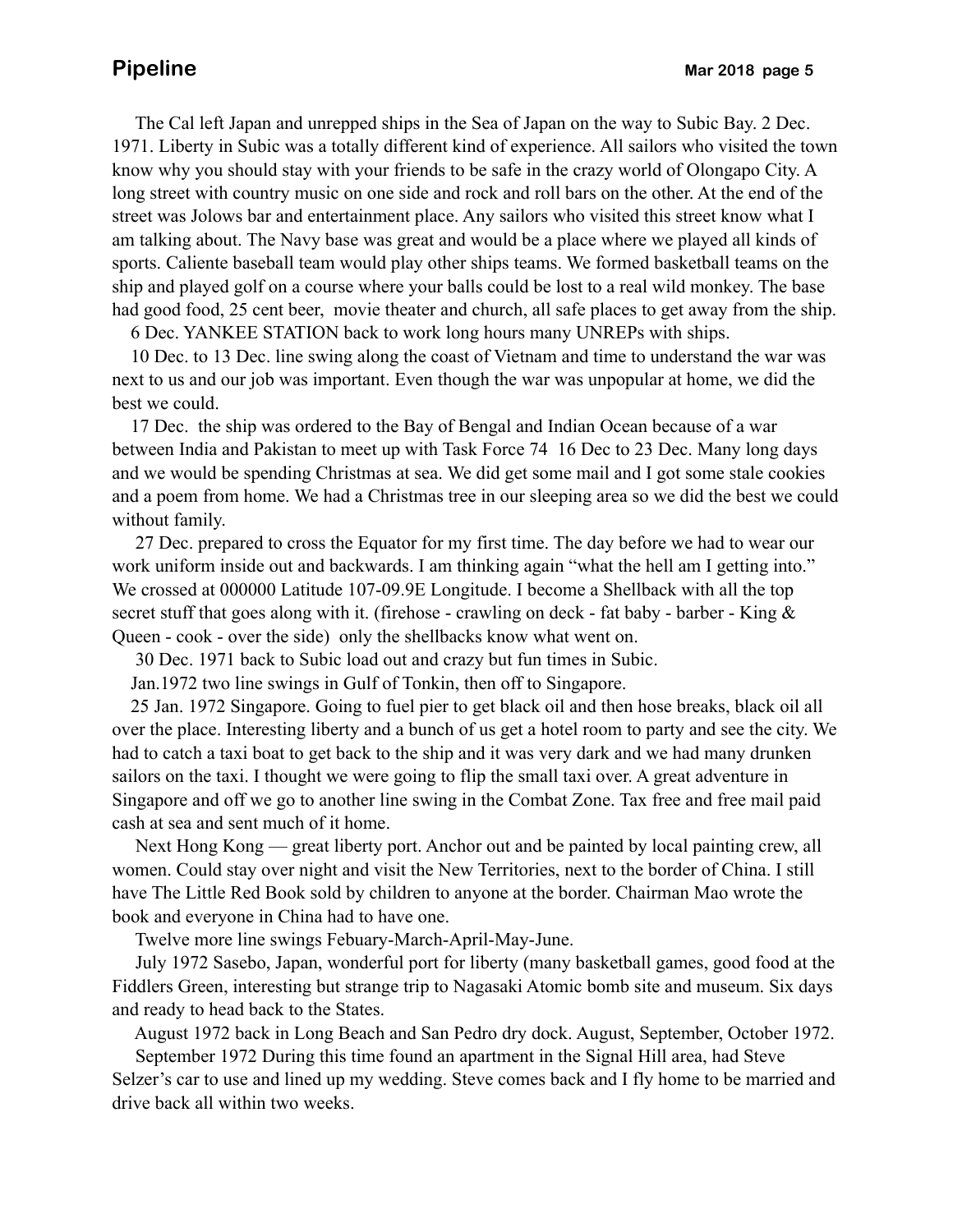November, all three, Copeland, Selzer and Rawlinson, are in supply and are 3rd class. December 1972, the ship is getting ready to go back to Vietnam as the country is turning against the war. We get to have Christmas in the United States with some of our family.

22 Jan. 1973, the 29-year-old USS Caliente is underway for another tour in Vietnam.

This second time I felt much different about seeing more on any liberty visit.

February 1973, crossed the dateline and headed to a line swing, then off to Kaohsiung,

Taiwan, where a U.S. sub will tie alongside, go in for liberty, tear up a hotel and blame us and leave before sunup.

 March 1973, OPERATION GOLDEN DRAGON training with allies and South Korean Navy watching a military landing with all military forces involved. Off to a third line swing.

 April,16, 1973, ANZUK Navy Base in Singapore for upkeep. We connected with a British ship and had a field day playing sports against the British teams. I played in rugby and American football, Half Rugby Half Gridiron. Fun for all win or lose. We won and got to go to drink with the British after the sports.

 May and June 1973, three more line swings during the time I would get off to go back to college. Copeland followed with an early out and Selzer rode the Cal home for the last voyage.

 1943-1973 USS Caliente awarded 10 Battle Stars in World War II, 4 Battle Stars in Korean War and 8 Campaign Stars in Vietnam War.

GOD BLESS ALL WHO SERVED ON OUR SHIP

### **U.S.S. CALIENTE (AO-53)** % Fleet Post Office San Francisco, California

24 January 1959

### Commendation

for outstanding performance of duty as a crew member in the U.S.S. CALIENTE (AO-53).

In recognition of his sincere efforts and his conscientious and diligent devotion to duty Johnnie L. FREEMAN, SFM2, USN has been recommended for commendation at meritorious mast.

Because of his high standards of leadership and professional knowledge he was instrumental in preventing the sinking of the number two motor launch the night of twenty-one January 1959. FREEMAN's fast action and outstanding supervisory ability in rigging emergency pumps to the boat and in attempting to stop the leak in the boat attests to his ability and resourcefulness. His action was in keeping with the highest traditions of seamanship in the naval service.

The Commanding Officer, U.S.S. CALLENTE, takes pleasure in commending him for his outstanding efforts in carrying out this operation.

Commended at meritorious mast held on board the U.S.S. CALIENTE (AO-53) the twenty-fourth day of January 1959.

6. William CONTRATION Captain, U. S. Navy Commanding

Johnnie L. Freeman saw Paul Tague's commendation in the September 2017 Pipeline and sent along his commendation for the same incident on 21 Jan 1959.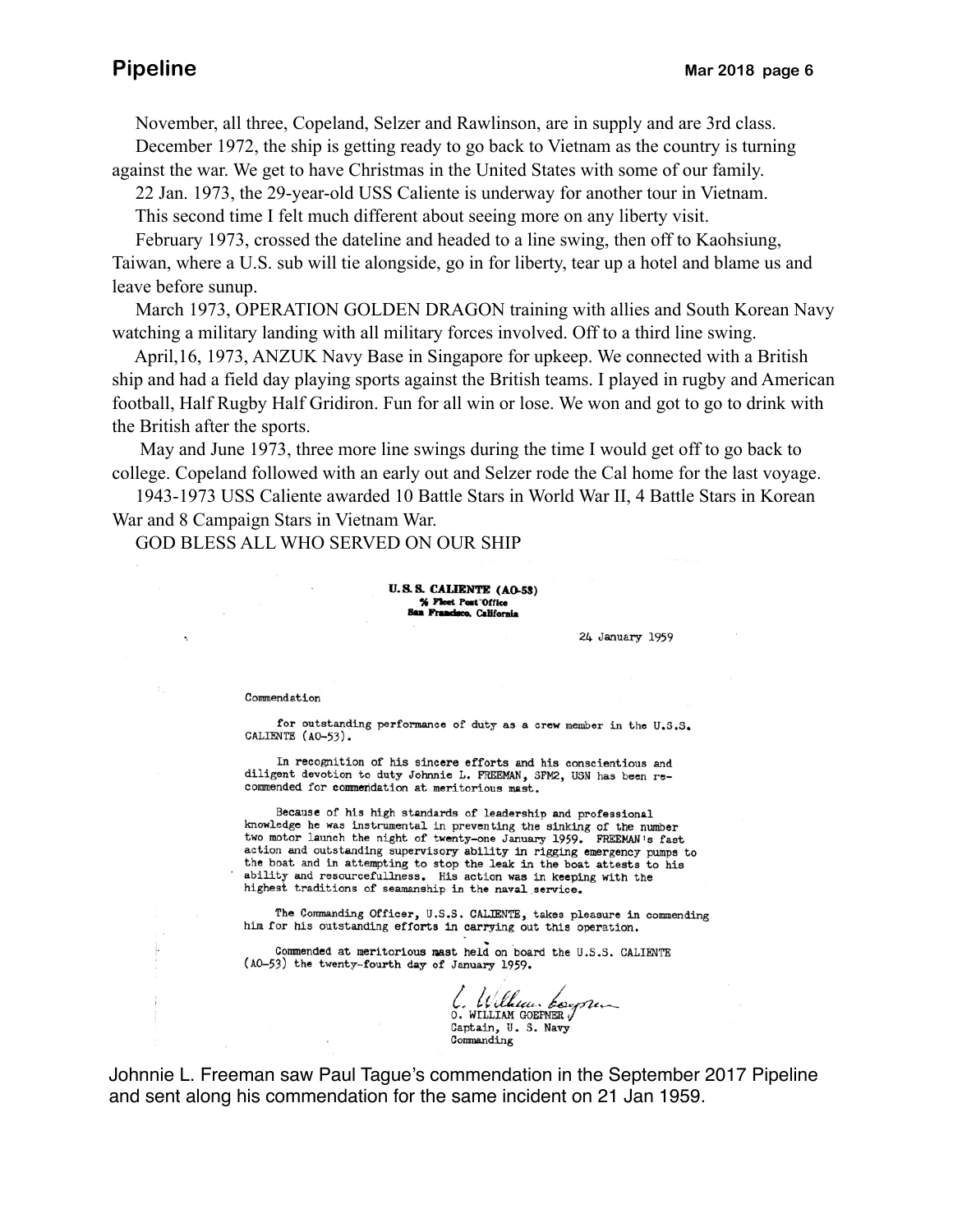

**USS CALIENTE (AO-53) St. Louis Reunion Sept. 6-9, 2018**



### EMBASSY SUITES by HILTON ST. LOUIS DOWNTOWN 610 North 7th Street, St. Louis, MO 63101

 Reservations may be made by calling 1-800-362-2779 and identifying yourself as a part of the USS Caliente reunion or online at http://embassysuites.hilton.com/en/es/groups/personalized/S/STLWAES-CAL-20180906/ index.jhtml?WT.mc\_id=POG.

(editor's note: my software does not properly convert long urls into clickable links. Computer users will have to type it in.)

 The room rates are good for 2 days prior and 2 days after the reunion dates. The group rate is \$139.00 for a king bed suite and \$149.00 for a double queen bed suite room. The cutoff date for reservations is Thursday, August 16, 2018. Valet parking is available for \$24.00 per night or you may park in one of the nearby municipal facilities.

### Reunion Agenda

Thursday, 6 Sept. a) Hotel check-in b) 2:00-6:00 PM—Reception

Friday, 7 Sept. a) 7:00-9:00 AM—Breakfast b) 9:00 AM-4:30 PM—Tour

Saturday, 8 Sept. a) 7:00-9:00 AM—Breakfast b) 9:00 AM—Business Meeting c) 6:30 PM—Reception d) 7:00 PM— Banquet

Sunday, 9 Sept. a) 7:00-9:00 AM—Breakfast b) 9:00-Noon—Farewells